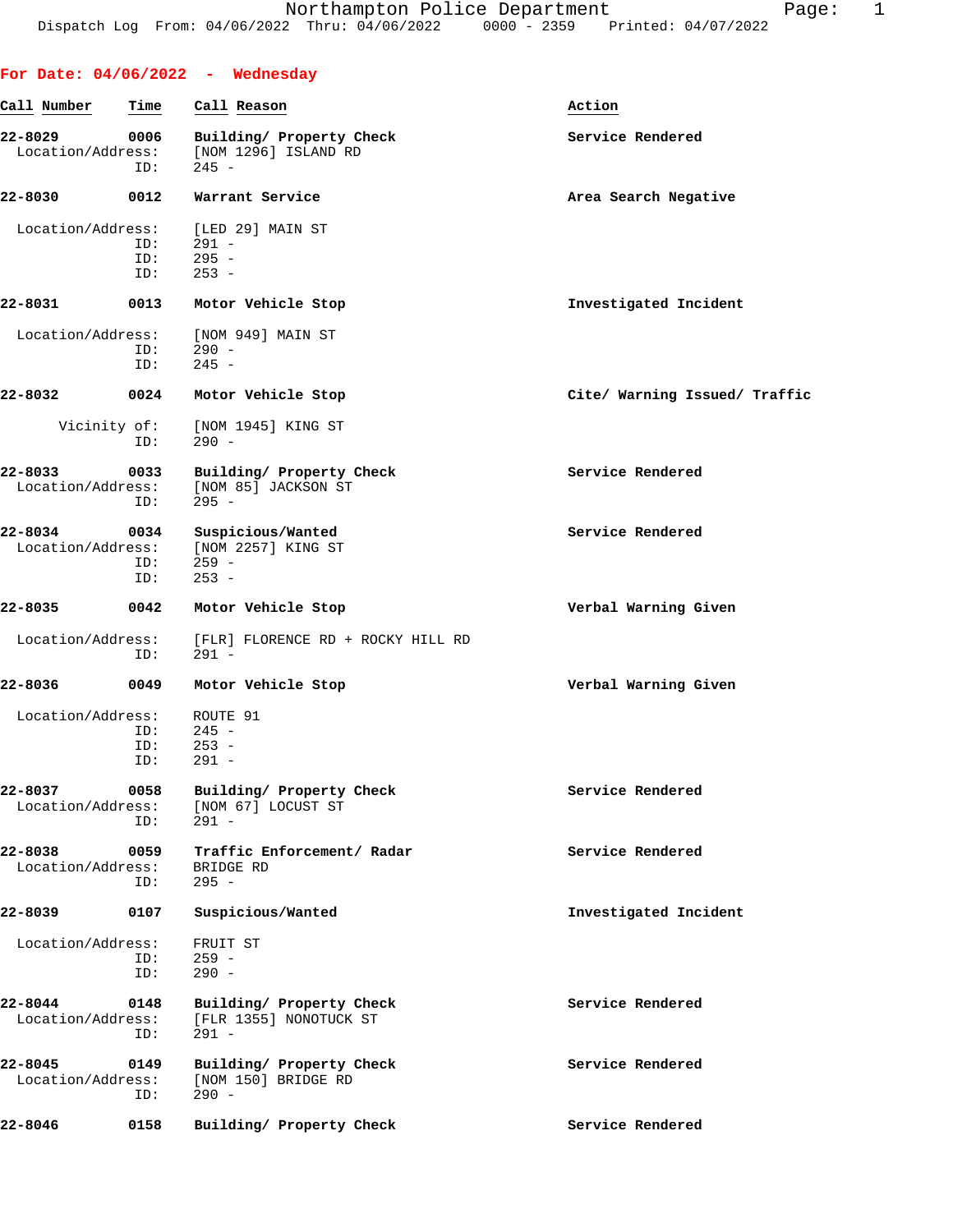|                              |                                                      | Northampton Police Department<br>Dispatch Log From: 04/06/2022 Thru: 04/06/2022 0000 - 2359 Printed: 04/07/2022 | 2<br>Page:                    |
|------------------------------|------------------------------------------------------|-----------------------------------------------------------------------------------------------------------------|-------------------------------|
| Location/Address:            | ID:                                                  | [FLR 120] BRIDGE RD<br>295 -                                                                                    |                               |
| 22-8049                      | 0312                                                 | Parking Violation                                                                                               | Cite/ Warning Issued/ Traffic |
| Location/Address:            | ID:                                                  | KENSINGTON AVE<br>$290 -$                                                                                       |                               |
| 22-8050                      | 0333                                                 | Parking Violation                                                                                               | Cite/ Warning Issued/ Traffic |
| Location/Address:            | ID:                                                  | BEDFORD TER<br>$290 -$                                                                                          |                               |
| 22-8051<br>Location/Address: | 0333<br>ID:                                          | Building/ Property Check<br>[FLR 4] N MAPLE ST<br>$295 -$                                                       | Service Rendered              |
| 22-8053<br>Location/Address: | 0355<br>ID:                                          | Building/ Property Check<br>[NOM 853] FAIR ST<br>$259 -$                                                        | Service Rendered              |
| 22-8054                      | 0358<br>ID:<br>ID:                                   | Alarm/ Burglar/ Holdup Panic<br>Location/Address: [NOM 2491] PLEASANT ST<br>$290 -$<br>$259 -$                  | False Alarm                   |
| 22-8055<br>Location/Address: | 0503<br>ID:                                          | Building/ Property Check<br>[NOM 67] LOCUST ST<br>$291 -$                                                       | Service Rendered              |
| 22-8056                      | 0533                                                 | Motor Vehicle Stop                                                                                              | Cite/ Warning Issued/ Traffic |
| Location/Address:            | ID:                                                  | [FLR] WESTHAMPTON RD + WOODLAND DR<br>$291 -$                                                                   |                               |
| 22-8057<br>Location/Address: | 0551<br>ID:<br>ID:                                   | ASSIST OTHER AGENCY<br>[NOM 2713] PLEASANT ST<br>$259 -$<br>$253 -$                                             | Service Rendered              |
| 22-8060<br>Location/Address: | 0727<br>ID: 187 -                                    | <b>ASSIST OTHER AGENCY</b><br>[NOM 2020] MAIN ST                                                                | Service Rendered              |
| 22-8065                      | 0953                                                 | Motor Vehicle Stop                                                                                              | Cite/ Warning Issued/ Traffic |
| Location/Address:            | ID:                                                  | [NOM 2801] KING ST<br>$298 -$<br>$197 -$                                                                        |                               |
| 22-8067                      | 1016                                                 | Traffic Accident                                                                                                | Investigated Incident         |
|                              | Vicinity of:<br>ID:                                  | [NOM 284] N KING ST<br>$298 -$<br>$197 -$                                                                       |                               |
|                              | Fire Unit:<br>EMS Unit:<br>ID:<br>Refer To Accident: | E2-Pumper-Engine 2<br>A01-Fire Ambulance<br>$46 -$<br>$22 - 121 - AC$                                           |                               |
| 22-8069                      | 1045                                                 | Suspicious/Wanted                                                                                               | Investigated Incident         |
| Location/Address:            | ID:                                                  | [NOM 1192] BRIDGE ST<br>$247 -$                                                                                 |                               |
| 22-8071                      | 1109                                                 | Motor Vehicle Stop                                                                                              | Investigated Incident         |
| Location/Address:            | ID:                                                  | [NOM 2514] KING ST<br>$298 -$<br>$197 -$                                                                        |                               |
|                              |                                                      |                                                                                                                 |                               |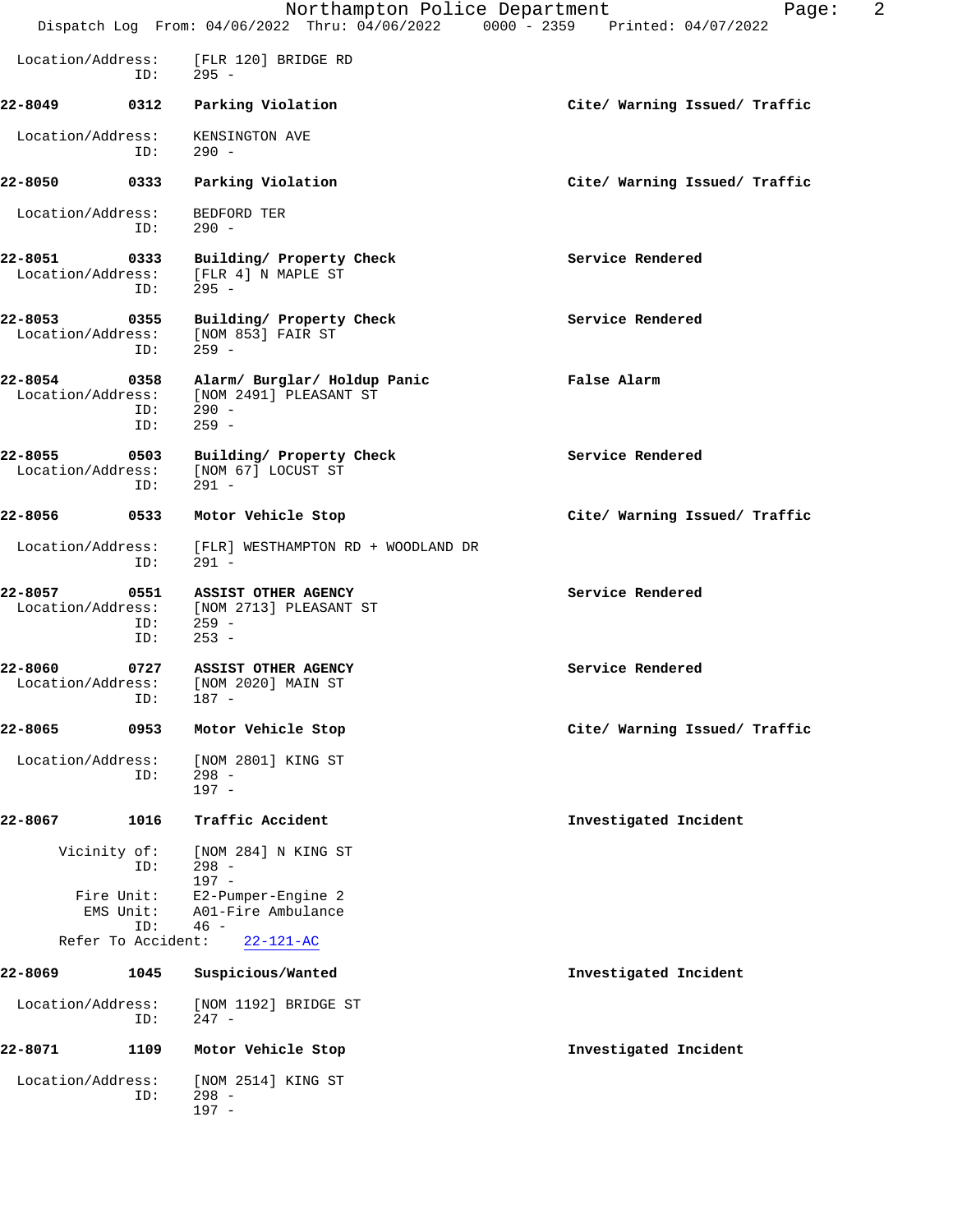**22-8072 1149 Building/ Property Check Service Rendered** Location/Address: [NOM 933] MAIN ST ID: 187 - **22-8074 1215 Animal Service Rendered** Location/Address: WILLIAMS ST ID: 191 - ID: 187 - **22-8077 1259 Motor Vehicle Stop Verbal Warning Given** Location/Address: [NOM 36] STATE ST ID: 187 - **22-8079 1403 Traffic Control Service Rendered** Location/Address: [LED] HAYDENVILLE RD<br>ID: 126 - ID: 126 - **22-8080 1435 Traffic Accident Investigated Incident** Location/Address: [FLR] ACREBROOK DR + BROOKSIDE CIR ID: 291 - EMS Unit: A02-Fire Ambulance Refer To Accident: 22-122-AC Additional Activity: 04/06/2022 1501 Jacques-8115, Timothee Patrol 7 Hrs 50 Min **22-8083 1526 ASSIST OTHER AGENCY Service Rendered** Location/Address: [NOM 67] LOCUST ST ID: 287 -<br>ID: 203 - $203 -$ **22-8084 1532 Building/ Property Check Service Rendered** Location/Address: [NOM 940] WEST ST ID: 243 - **22-8085 1551 Building/ Property Check Service Rendered** Location/Address: [NOM 839] MAIN ST<br>ID: 243 - ID: 243 - **22-8086 1552 Traffic Accident Investigated Incident** Location/Address: [NOM 332] PLEASANT ST ID: 291 - **22-8088 1600 Assist/ Service Calls Service Rendered** Location/Address: [NOM 67] LOCUST ST ID: 203 - ID: 242 - ID: 248 -<br>ID: 242 - $242 -$ **22-8089 1622 Motor Vehicle Stop Verbal Warning Given** Location/Address: [NOM 259] KING ST ID: 291 - **22-8092 1711 Traffic Accident Investigated Incident** Location/Address: [NOM 2856] BRIDGE ST ID: 248 -<br>ID: 242 - $242 -$  Refer To Accident: 22-123-AC **22-8100 1811 Parking Violation Service Rendered** Location/Address: [FLR 1079] N MAPLE ST ess: [FLR 1079] N MAPLE ST<br>ID: 203 - ID: 203 - **22-8103 1918 Traffic, Complaint/Hazard Area Search Negative** Vicinity of: PLEASANT ST<br>ID: 242 - $242 -$